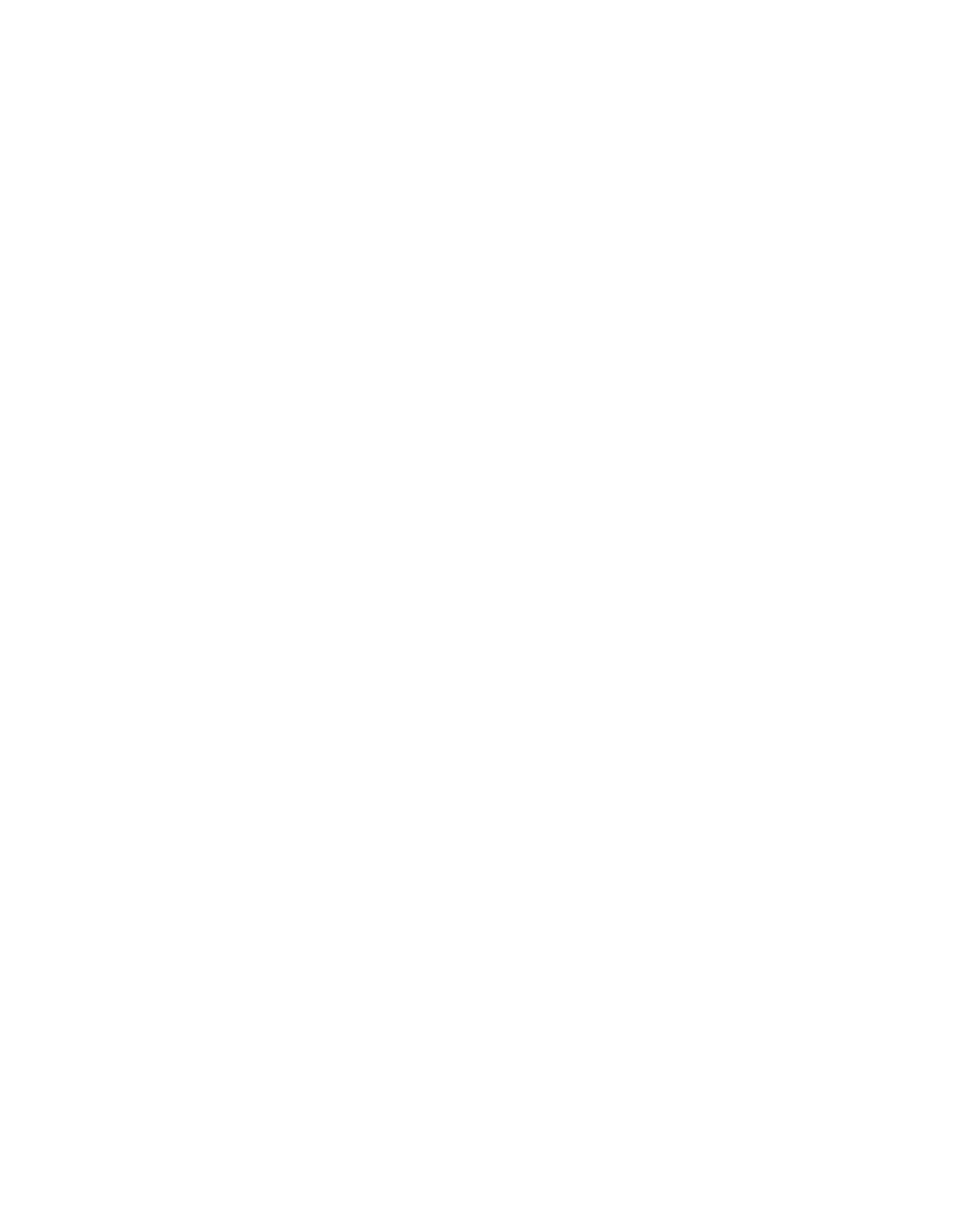### **BURKE, Justice.**

[¶1] Appellant, Brandon Lee Jensen (Father), challenges an order from the district court holding him in contempt for failing to comply with an order awarding attorney's fees to Appellee, Margaret E. Milatzo-Jensen (Mother). We recently reversed the district court's order awarding attorney's fees to Mother in *Jensen v. Milatzo-Jensen*, 2013 WY 27, 297 P.3d 768 (Wyo. 2013) (*Jensen I*). As a consequence of our reversal of the underlying fee order, we conclude that the contempt order must also be set aside, and we reverse.

### *ISSUE*

[¶2] The sole issue presented for our review is whether the district court's contempt order must be set aside following reversal of the underlying order awarding attorney's fees.

# *FACTS*

[¶3] We recently decided several issues connected with this litigation in *Jensen I*. As discussed in that opinion, Father challenged the district court's award of attorney's fees to Mother, which were incurred as a result of Father's motions to compel answers to interrogatories. *Id.*, ¶ 34, 297 P.3d at 779. The district court ordered Father to reimburse Mother \$2,796.50 within 90 days of entry of the order. On appeal, this Court agreed with Father that Mother had failed to establish the reasonableness of the attorney's fees, and concluded that the district court abused its discretion in awarding those fees. *Id.*, ¶ 38, 297 P.3d at 780.

[¶4] During the pendency of that appeal, however, Father failed to pay Mother's attorney's fees in accordance with the district court's order. As a result, on July 10, 2012, Mother filed a motion for an order to show cause as to why Father should not be held in contempt of court for failing to pay the attorney's fees. After a hearing on Mother's motion, the district court held that Father was in contempt for failing to pay the attorney's fees to Mother within 90 days of the court's order. A written order holding Father in contempt of court was entered on September 26. As a sanction for contempt, the court ordered Father to pay Mother an additional \$600.00 in attorney's fees. Father filed a timely appeal.

# *STANDARD OF REVIEW*

[¶5] Whether the district court's contempt order must be set aside following reversal of the underlying attorney fee order is a question of law. We review questions of law *de novo*. *Plymale v. Donnelly*, 2007 WY 77, ¶ 21, 157 P.3d 933, 938 (Wyo. 2007).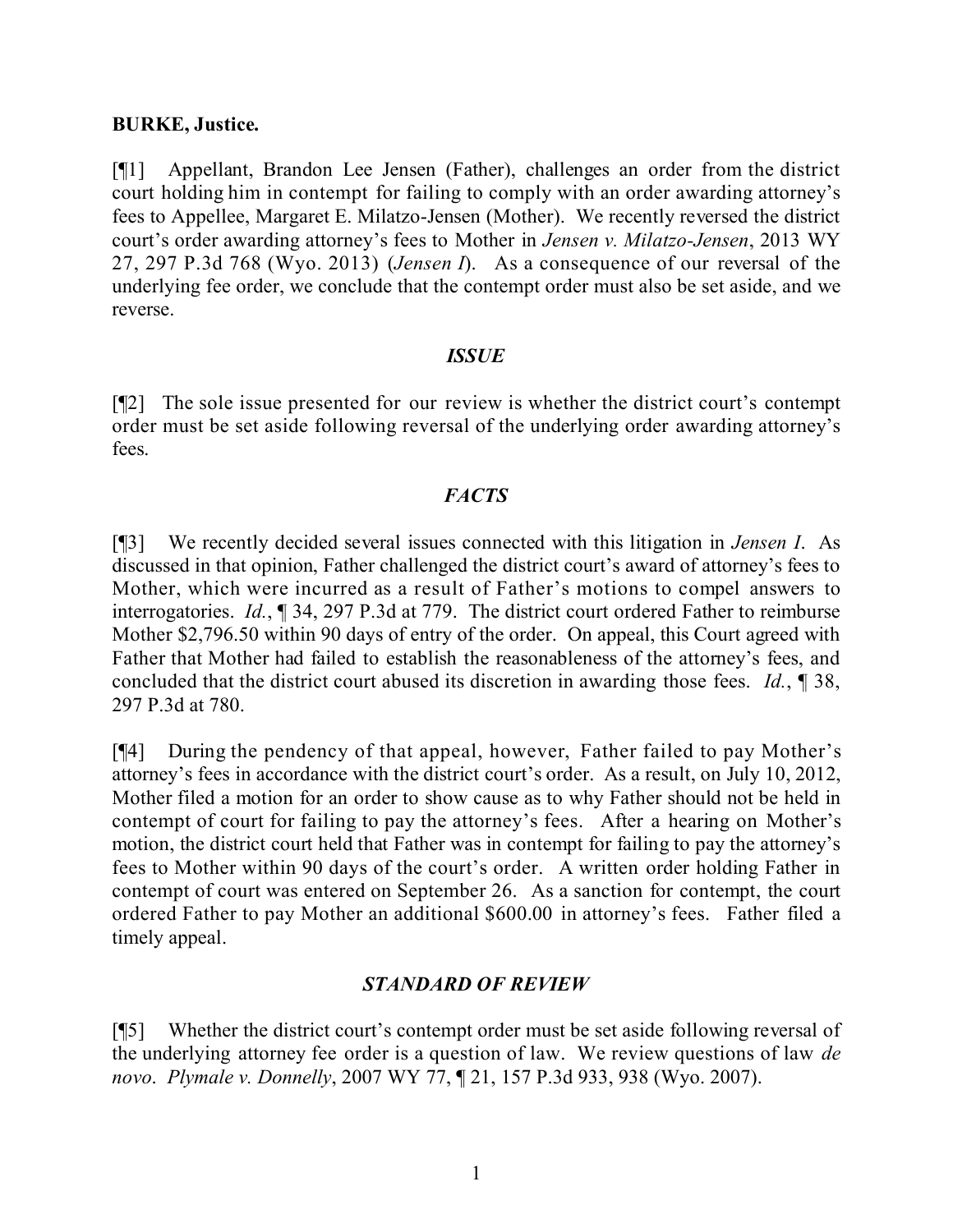### *DISCUSSION*

[¶6] Father's brief, submitted prior to the issuance of our decision in *Jensen I*, challenges the district court's contempt order on the grounds that he had an "equitable right of setoff" for amounts he claims were owed to him by Mother for child support. Mother did not submit a brief or otherwise appear in this Court. Although the parties have not requested an opportunity to provide supplemental briefing or argument following our decision in *Jensen I*, we will proceed to determine, *sua sponte*, whether the district court's contempt order must be set aside as a result of our reversal of the district court's award of attorney's fees.

[¶7] The law in Wyoming is well-settled that "Whether the adjudication of contempt 'survives the avoidance of [the] underlying order depends on the nature of the contempt decree. If the contempt is criminal it stands; if it is civil it falls.'" *See, e.g., In Interest of C.N.*, 816 P.2d 1282, 1285 (Wyo. 1991) (quoting *Ager v. Jane C. Stormont Hospital and Training School for Nurses*, 622 F.2d 496, 499 (10th Cir. 1980)). As explained in *In Interest of C.N.*,

> The purpose of a civil contempt is to compel a party to comply with a *lawful* order. *Horn v. District Court, Ninth Judicial District*, 647 P.2d 1368 (Wyo. 1982). The purpose of a criminal contempt is to punish. *Id.*; *Tracy, Green & Company v. Warner*, 704 P.2d 1306 (Wyo. 1985).

*Id.*, 816 P.2d at 1285 (emphasis in original). In *Ager*, the Tenth Circuit elaborated more fully on the difference between civil and criminal contempt:

> The primary purpose of a criminal contempt is to punish defiance of a court's judicial authority. Accordingly, the normal beneficiaries of such an order are the courts and the public interest. *Norman Bridge Drug Co. v. Banner*, 529 F.2d 822 (5th Cir. 1976). On the other hand, civil contempt is characterized by the court's desire "to compel obedience of the court order or to compensate the litigant for injuries sustained from the disobedience." *Id.* at p. 827. The remedial aspects outweigh the punitive considerations. Thus, the primary beneficiaries of such an order are the individual litigants. The judicial system benefits to a lesser extent. *United States v. Wendy*, 575 F.2d 1025 (2d Cir. 1978).

622 F.2d at 499-500. Additionally, criminal contempt proceedings are independent criminal actions and must be conducted in accordance with W.R.Cr.P. 42. *Swain v. State*, 2009 WY 142, ¶¶ 15-16, 220 P.3d 504, 508-09 (Wyo. 2009) (citing *Garber v. United*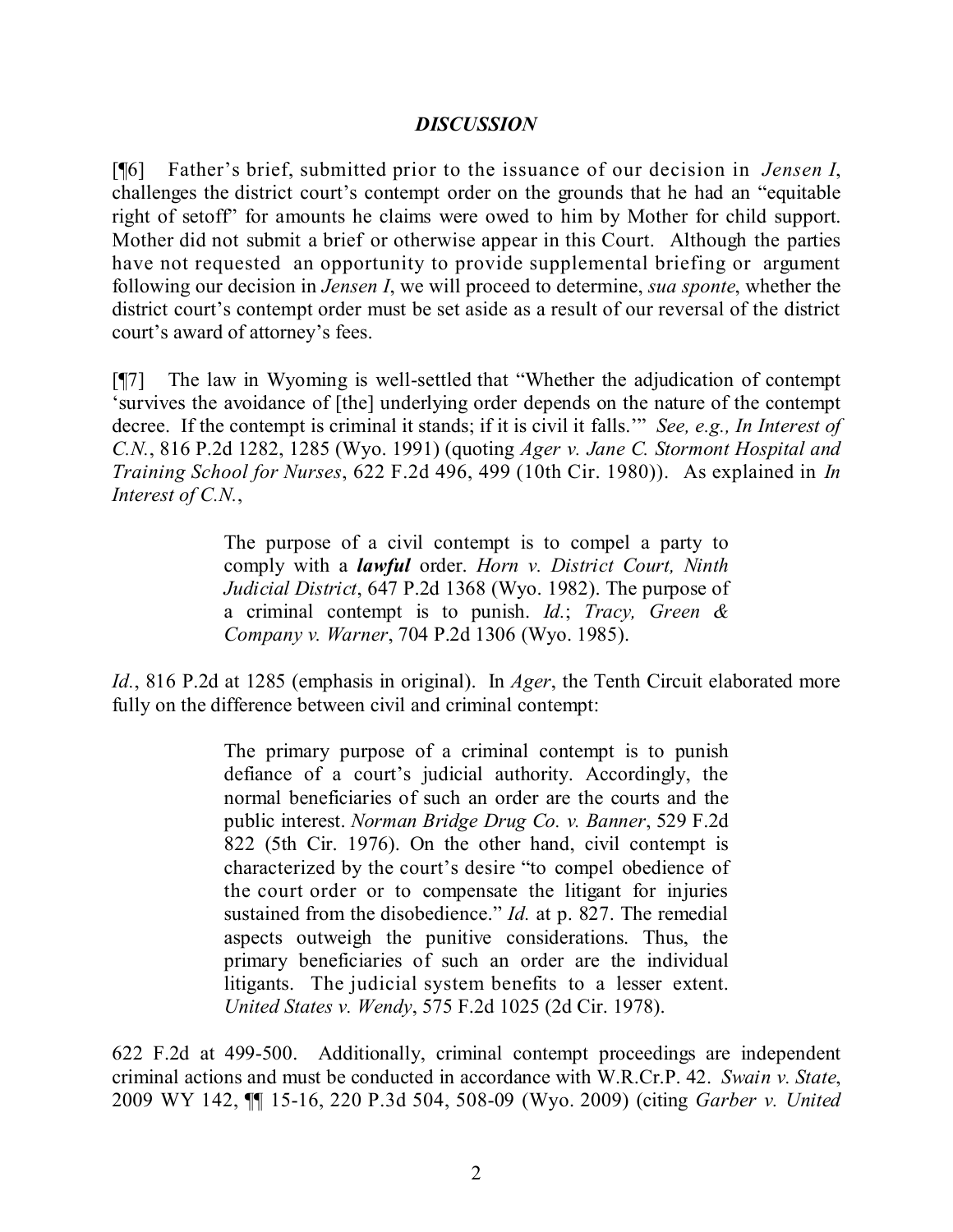*Mine Workers of America*, 524 P.2d 578, 579 (Wyo. 1974)). 1

 $1$  W.R.Cr.P. 42 provides, in relevant part, as follows:

(b) *Direct contempt proceedings*. – A criminal contempt may be punished summarily if the judge saw or heard the conduct constituting the contempt and the conduct occurred in the immediate view and presence of the court. It may be dealt with immediately or, if done without unnecessary delay and to prevent further disruption or delay of ongoing proceedings, may be postponed to a more convenient time. The judgment of guilt of contempt shall include a recital of those facts upon which the adjudication is based. Prior to the adjudication of guilt the judge shall inform the accused of the accusation and afford the accused an opportunity to show why the accused should not be adjudged guilty of contempt and sentenced therefor. The accused shall be given the opportunity to present evidence of excusing or mitigating circumstances. The judgment shall be signed by the judge and entered of record. Sentence shall be pronounced in open court and reduced to writing, signed by the judge and entered of record. Rule 32 shall not apply to judgment and sentencing for direct contempt.

(c) *Indirect (constructive) contempt proceedings*. – A criminal contempt, except as provided in subdivision (b) concerning direct contempt, shall be prosecuted in the following manner:

> (1) Order to Show Cause. – On the court's motion or upon affidavit of any person having knowledge of the facts, a judge may issue and sign an order directed to the accused, stating the essential facts constituting the criminal contempt charged and requiring the accused to appear before the court and show cause why the accused ought not be held in contempt of court. The order shall specify the time and place of the hearing, with a reasonable time allowed for preparation of a defense.

> (2) Motions; Answer. – The accused, personally or by counsel, may move to dismiss the order to show cause, move for a statement of particulars or answer such order by way of explanation or defense. All motions and the answer shall be in writing unless specified otherwise by the judge. An accused's omission to file motions or answer shall not be deemed as an admission of guilt of the contempt charged.

> (3) Order of Arrest; Bail. – If there is good reason to believe the accused will not appear in response to the order to show cause the judge may issue an order of arrest of the accused. The accused shall be admitted to bail in the manner provided by these rules.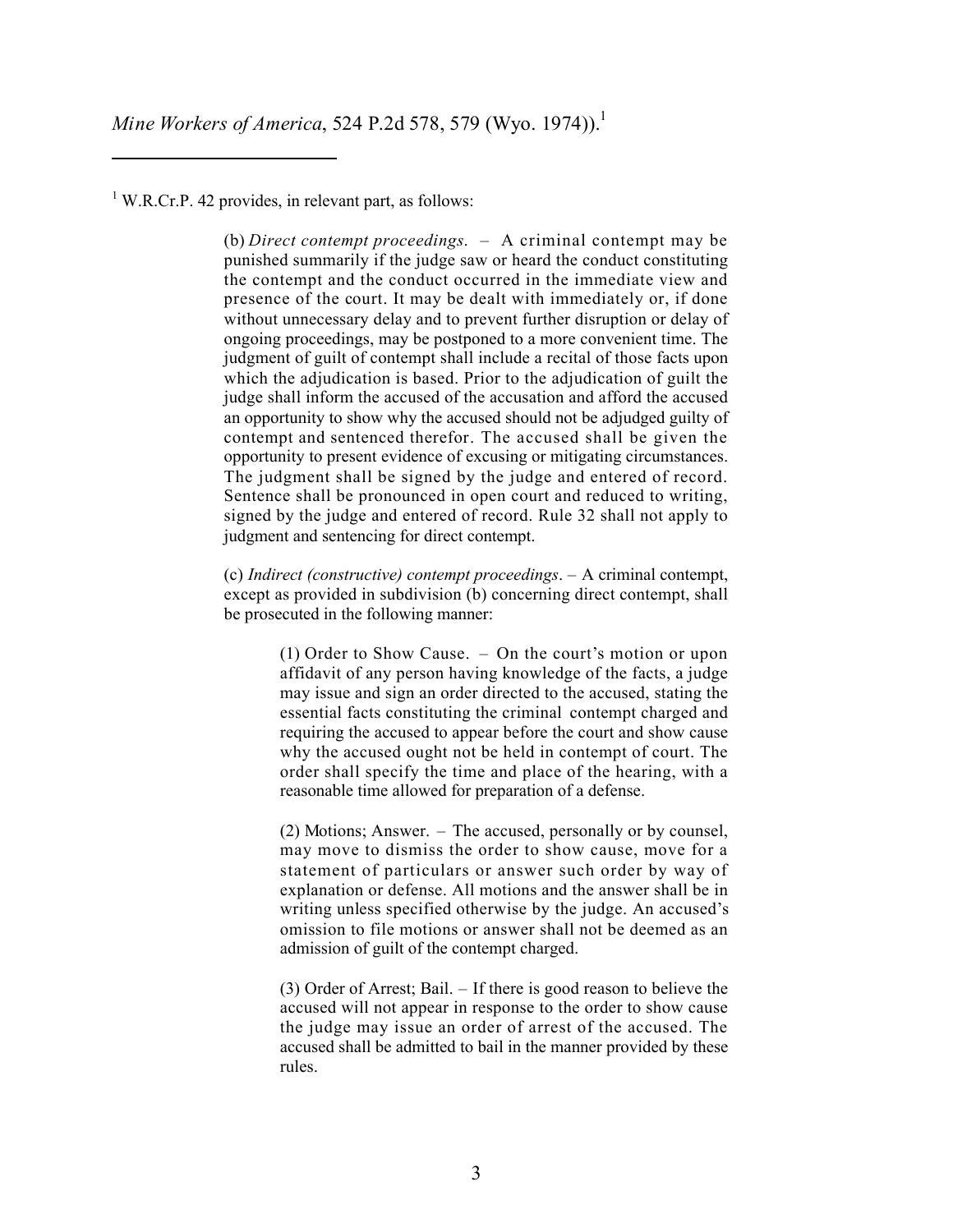[¶8] In the present case, it is clear from the record that the district court held Father in civil contempt. In imposing an additional \$600.00 in attorney's fees, which were incurred as a result of Mother's attempts to collect the original attorney fee award, the district court stated that "I'm going to direct the original sanction. There's no other need for a sanction. The only sanction for violating the court order accepting Mr. Jensen's representations of the facts will be that the judgment be entered for those previous attorney's fees and an additional \$600." The additional \$600.00 in attorney's fees were intended to compensate Mother for costs incurred as a result of Father's failure to comply with the order awarding attorney's fees to Mother. Further, the district court did not give any indication that the \$600.00 sanction was intended as a fine, and the court did not make any reference to, or attempt to comply with, W.R.Cr.P. 42. Because the district

> (4) Arraignment; Hearing. – The accused shall be arraigned at the time of the hearing, or prior thereto upon the request of the accused. A hearing to determine the guilt or innocence of the accused may follow a plea of not guilty or may be set for trial at a later date or time. The judge may conduct a hearing without assistance of counsel or may be assisted by the attorney for the state or by an attorney appointed by the court for that purpose. The accused is entitled to be represented by counsel, have compulsory process for the attendance of witnesses, and may testify in his own defense. Unless the charged contempt is tried to a jury as provided in subdivision (e), all issues of law and fact shall be heard and determined by the judge.

l

(5) Disqualification of Judge. – If the contempt charged involves disrespect to or criticism of a judge, that judge is disqualified from presiding at the hearing and shall assign the matter to another judge.

(6) Verdict; Judgment. – At the conclusion of the hearing the judge shall sign and enter of record a judgment of guilty or not guilty. In addition to the requirements of Rule 32, a judgment of guilt for contempt of court shall include a recital of the facts constituting the contempt.

(7) Sentence. – Unless an accused may be sentenced to the penitentiary, a presentence investigation is not required but may be ordered. In other respects, Rule 32 shall apply to sentencing for contempt.

(d) *Punishment*. – Punishment for contempt may not exceed the criminal jurisdiction of the court. A sanction for contempt of court may be imposed by a justice of the supreme court, a judge or commissioner of a district court, a circuit court judge or magistrate or a municipal judge.